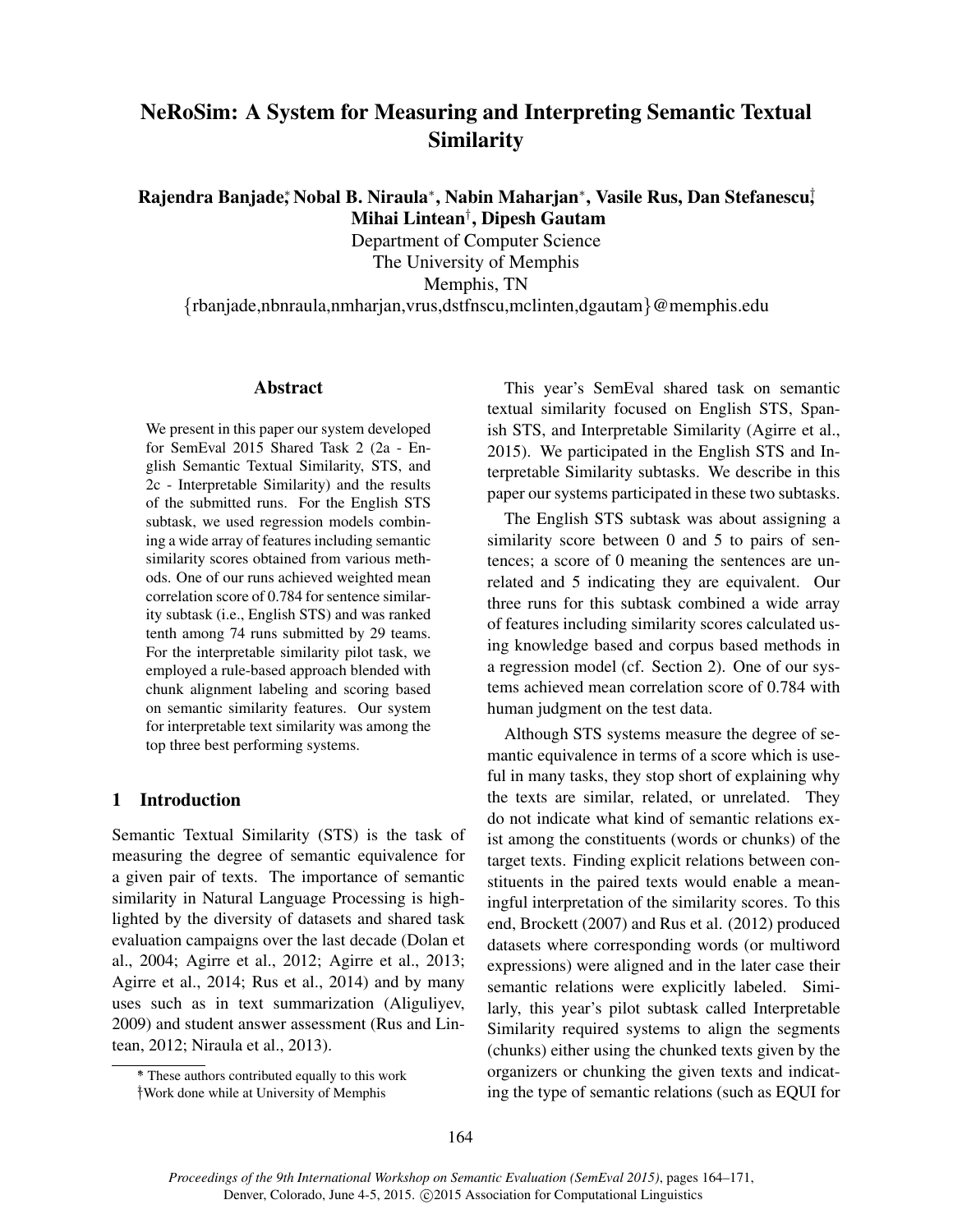equivalent, OPPO for opposite) between each pair of aligned chunks. Moreover, a similarity score for each alignment (0  $-$  unrelated, 5  $-$  equivalent) had to be assigned. We applied a set of rules blended with similarity features in order to assign the labels and scores for the chunk-level relations (cf. Section 3). Our system was among the top performing systems in this subtask.

### 2 System for English STS

We used regression models to compute final sentence-to-sentence similarity scores using various features such as different sentence-to-sentence similarity scores, presence of negation cues, lexical overlap measures etc. The sentence-to-sentence similarity scores were calculated using word-to-word similarity methods and optimal word and chunk alignments.

#### 2.1 Word-to-Word Similarity

We used knowledge based, corpus based, and hybrid methods to compute word-to-word similarity. From the knowledge based category, we used Word-Net (Fellbaum, 1998) based similarity methods from SEMILAR Toolkit (Rus et al., 2013) which include Lin (Lin, 1998), Lesk (Banerjee and Pedersen, 2003), Hso (Hirst and St-Onge, 1998), Jcn (Jiang and Conrath, 1997), Res (Resnik, 1995), Path, Lch (Leacock and Chodorow, 1998), and Wup (Wu and Palmer, 1994).

In corpus based category, we developed Latent Semantic Analysis (LSA) (Landauer et al., 2007) models<sup>1</sup> from the whole Wikipedia articles as described in Stefanescu et al. (2014a). We also used pre-trained Mikolov word representations (Mikolov et al.,  $2013)^2$  and GloVe word vectors (Pennington et al.,  $2014$ <sup>3</sup>. In these cases, each word was represented as a vector encoding and the similarity between words were computed as cosine similarity between corresponding vectors. We exploited the lexical relations between words, i.e. synonymy and antonymy, from WordNet 3.0. As such we computed

similarity scores between two words *a* and *b* as:

$$
sim(a, b) = \begin{cases} 1, \text{ if a and b are synonyms} \\ 0, \text{ if a and b are atoms} \\ \frac{\mathbf{A}.\mathbf{B}}{|\mathbf{A}||\mathbf{B}|}, \text{ otherwise} \end{cases}
$$

where A and B are vector representations of words *a* and *b* respectively.

In hybrid approach, we developed a new word-to-word similarity measure (hereafter referred as Combined-Word-Measure) by combining the WordNet-based similarity methods with corpus based methods (using Mikolov's word embeddings and GloVe vectors) by applying Support Vector Regression (Banjade et al., 2015).

#### 2.2 Sentence-to-Sentence Similarity

We applied three different approaches to compute sentence-to-sentence similarity.

#### 2.2.1 Optimal Word Alignment Method

Our alignment step was based on the optimal assignment problem, a fundamental combinatorial optimization problem which consists of finding a maximum weight matching in a weighted bipartite graph. An algorithm, the Kuhn-Munkres method (Kuhn, 1955), can find solutions to the optimum assignment problem in polynomial time.

In our case, we first computed the similarity of word pairs (all possible combinations) using all similarity methods described in Section 2.1. The similarity score less than 0.3 (empirically set threshold), was reset to 0 in order to avoid noisy alignments. Then the words were aligned so that the overall alignment score between the full sentences was maximum. Once the words were aligned optimally, we calculated the sentence similarity score as the sum of the word alignment scores normalized by the average length of the sentence pair.

#### 2.2.2 Optimal Chunk Alignment Method

We created chunks and aligned them to calculate sentence similarity as in Stefanescu et al. (2014b) and applied optimal alignment twice. First, we applied optimal alignment of words in two chunks to measure the similarity of the chunks. As before, word similarity threshold was set to 0.3. We then

<sup>&</sup>lt;sup>1</sup>Models available at http://semanticsimilarity.org

<sup>2</sup>Downloaded from http://code.google.com/p/word2vec/

<sup>3</sup>Downloaded from http://nlp.stanford.edu/projects/glove/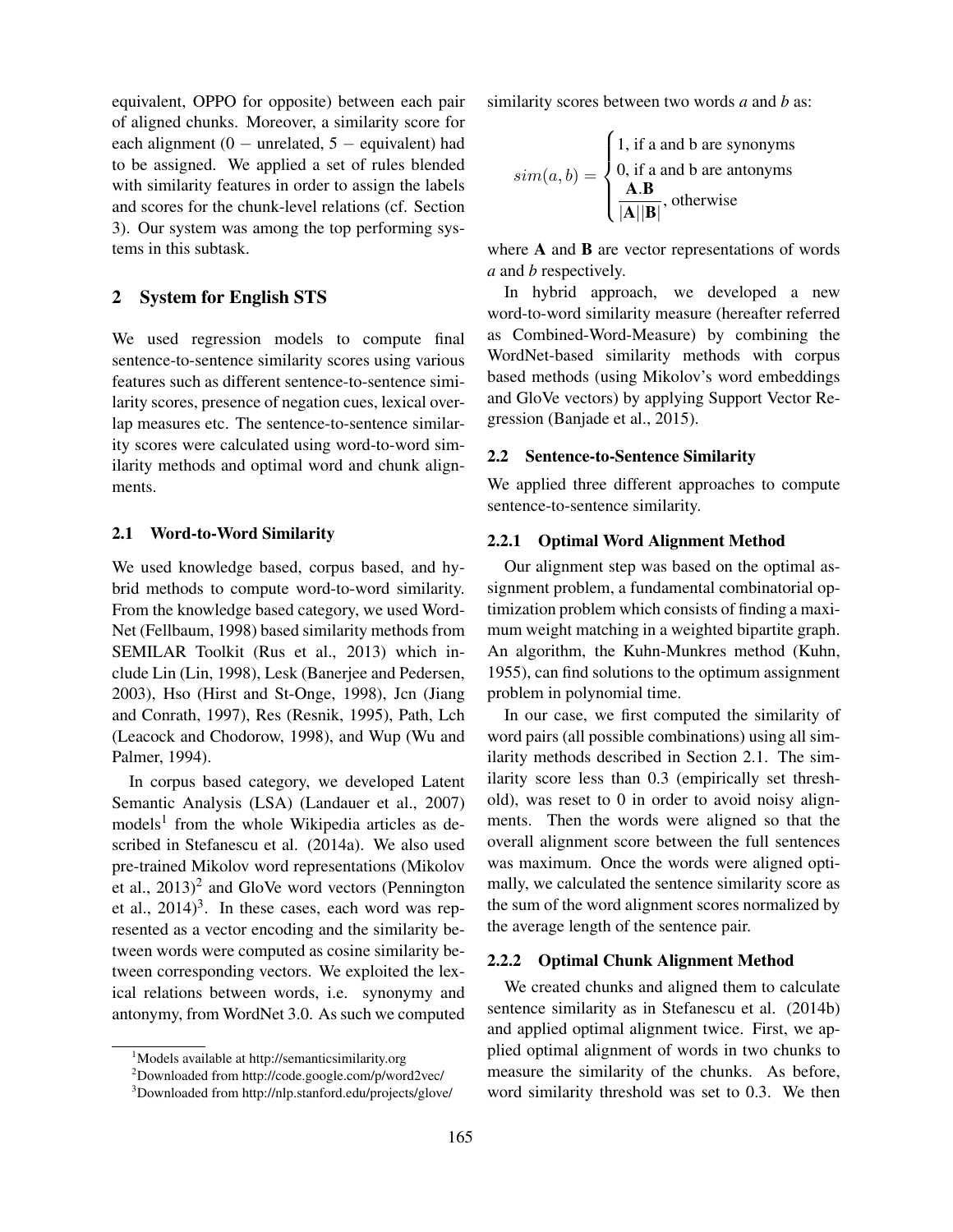normalized chunk similarity by the number of tokens in the shorter chunk such that it assigned higher scores to pairs of chunks such as *physician* and *general physician*. Second, we applied optimal alignment at chunk level in order to calculate the sentence level similarity. We used chunk-to-chunk similarity threshold 0.4 to prevent noisy alignments. In this case, however, the similarity score was normalized by the average number of chunks in the given texts pair. All threshold values were set empirically based on the performance on the training set.

## 2.2.3 Resultant Vector Based Method

In this approach, we combined vector based word representations to obtain sentence level representations through vector algebra. We added the vectors corresponding to content words in each sentence to create a resultant vector for each sentence and the cosine similarity was calculated between the resultant vectors. We used word vector representations from Wiki LSA, Mikolov and GloVe models.

For a missing word, we used vector representation of one of its synonyms obtained from the Word-Net. To compute the synonym list, we considered all senses of the missing word given its POS category.

## 2.3 Features for Regression

We summarize the features used for regression next.

- 1. Similarity scores using optimal alignment of words where word-to-word similarity was calculated using vector based methods using word representations from Mikolov, GloVe, LSA Wiki models and Combined-Word-Measure which combines knowledge based methods and corpus based methods.
- 2. Similarity score using optimal alignment of chunks where word-to-word similarity scores were calculated using Mikolov's word representations.
- 3. Similarity scores based on the resultant vector method using word representations from Mikolov, GloVe, and LSA Wiki models.
- 4. Noun-Noun, Adjective-Adjective, Adverb-Adverb, and Verb-Verb similarity scores and similarity score for other words using

| Data set         | Count | <b>Release time</b> |
|------------------|-------|---------------------|
| <b>SMTnews</b>   | 351   | STS2012-Test        |
| <b>Headlines</b> | 1500  | STS2013-Test        |
| Deft-forum       | 423   | STS2014-Test        |
| Deft-news        | 299   | STS2014-Test        |
| Images           | 749   | STS2014-Test        |

Table 1: Summary of training data

optimal word alignment and Mikolov's word representations.

- 5. Multiplication of noun-noun similarity score and verb-verb similarity score (scores calculated as described in 4).
- 6. Whether there was any antonym pair present.
- 7.  $\frac{|C_{i1} C_{i2}|}{C_{i1} C_{i2}|}$  $\frac{C_{i1}C_{i2}}{C_{i1} + C_{i2}}$  where  $C_{i1}$  and  $C_{i2}$  are the counts of  $i \in \{all$  tokens, adjectives, adverbs, nouns, and verbs} for sentence 1 and 2 respectively.
- 8. Presence of adjectives and adverbs in first sentence, and in the second sentence.
- 9. Unigram overlap with synonym check, bigram overlap and BLEU score (Papineni et al., 2002).
- 10. Presence of negation cue (e.g. no, not, never) in either of sentences.
- 11. Whether one sentence was a question while the other was not.
- 12. Total number of words in each sentence. Similarly, the number of adjectives, nouns, verbs, adverbs, and others, in each sentence.

## 2.4 Experiments and Results

Data: For training, we used data released in previous shared tasks (summarized in Table 1). We selected datasets that included texts from different genres. However, some others, such as Tweet-news and MSRPar were not included. Tweet-news data were quite different from most other texts. MSRPar, being more biased towards overlapping text (Rus et al., 2014), was also a concern.

The test set included data (sentence pairs) from Answers-forums (375), Answers-students (750), Belief (375), Headlines (750), and Images (750).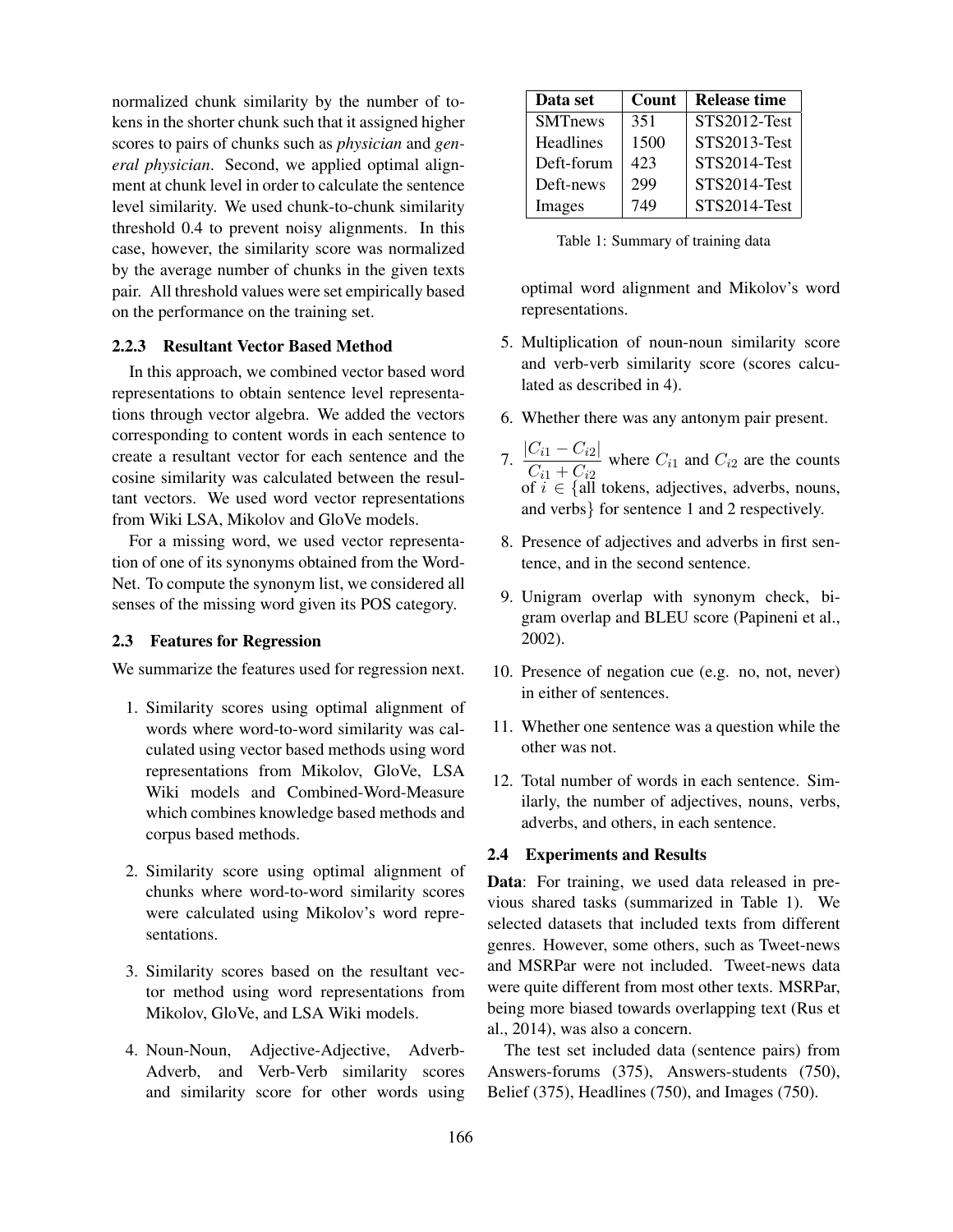Preprocessing: We removed stop words, labeled each word with Part-of-Speech (POS) tag and lemmatized them using Stanford CoreNLP Toolkit (Manning et al., 2014). We did spelling corrections in student answers and forum data using Jazzy tool (Idzelis, 2005) with WordNet dictionary. Moreover, in student answers data, we found that the symbol A (such as in bulb A and node A) typed in lowercase was incorrectly labeled as a determiner 'a' by the POS tagger. We applied a rule to correct it. If the token after 'a' is not an adjective, adverb, or noun, or the token is the last token in the sentence, we changed its type to noun (NN). We then created chunks as described by Stefuanescu et al. (2014b).

Regression: We generated various features as described in Section 2.3 and applied regression methods in three different settings. In the first run (R1), all features were used in Support Vector Regression (SVR) with Radial Basis Function kernel. The second run (R2) was same as R1 except that the features in R2 did not include the count features (i.e., features in 12). In the third run (R3), we used features same as R2 but applied linear regression instead.

For SVR, we used LibSVM library (Chang and Lin, 2011) in Weka (Holmes et al., 1994) and for the linear regression we used Weka's implementation. The 10-fold cross validation results (*r*) of three different runs with the training data were 0.7734 (R1), 0.7662 (R2), and 0.7654 (R3).

| Data set      | <b>Baseline</b> | $\mathbf{R}1$ | $\mathbf{R}2$ | R <sub>3</sub> |
|---------------|-----------------|---------------|---------------|----------------|
| Ans-forums    | 0.445           | 0.526         | 0.694         | 0.677          |
| Ans-students  | 0.664           | 0.725         | 0.744         | 0.735          |
| <b>Belief</b> | 0.651           | 0.631         | 0.751         | 0.722          |
| Headlines     | 0.531           | 0.813         | 0.807         | 0.812          |
| Images        | 0.603           | 0.858         | 0.864         | 0.857          |
| Mean          | 0.587           | 0.743         | 0.784         | 0.776          |

Table 2: Results of our submitted runs on test data.

The results on the test set have been presented in Table 2. Though R1 had the highest correlation score in a 10-fold cross validation process using the training data, the results of R2 and R3 on the test data were consistently better than the results of R1. It suggests that absolute count features used in R1 tend to overfit the model. The weighted mean correlation of R2 was 0.784 - the best among our three runs and ranked 10th among 74 runs submitted by 29



Figure 1: A graph showing similarity scores predicted by our system (R2) and corresponding human judgment in test data (sorted by gold score).

participating teams. The correlation score was very close to the results of other best performing systems. Moreover, we observed from Figure 1 that our system worked fairly well at all range of scores. The actual variation of scores at extreme (very low and very high) points is not very high though the regression line seems to be more skewed. However, the correlation scores of answer-forum, answer-students, and belief data were found to be lower than those of headlines and images data. The reason might be the texts in the former data being not well-written as compared to the latter. Also, more contextual information is required to fully understand them.

#### 3 Interpretable STS

For each sentence pair, participating systems had to identify the chunks in each sentence or use the given gold chunks, align corresponding chunks and assign a similarity/relatedness score and type of the alignment for each alignment. The alignment types were EQUI (semantically equivalent), OPPO (opposite in meaning), SPE (one chunk is more specific than other), SIM (similar meanings, but no EQUI, OPPO, SPE), REL (related meanings, but no SIM, EQUI, OPPO, SPE), ALIC (does not have any corresponding chunk in the other sentence because of the 1:1 alignment restriction), and NOALI (has no corresponding chunk in the other sentence). Further details about the task including type of relations and evaluation criteria can be found in Agirre et al. (2015).

Our system uses gold chunks of a given sentence pair and maps chunks of the first sentence to those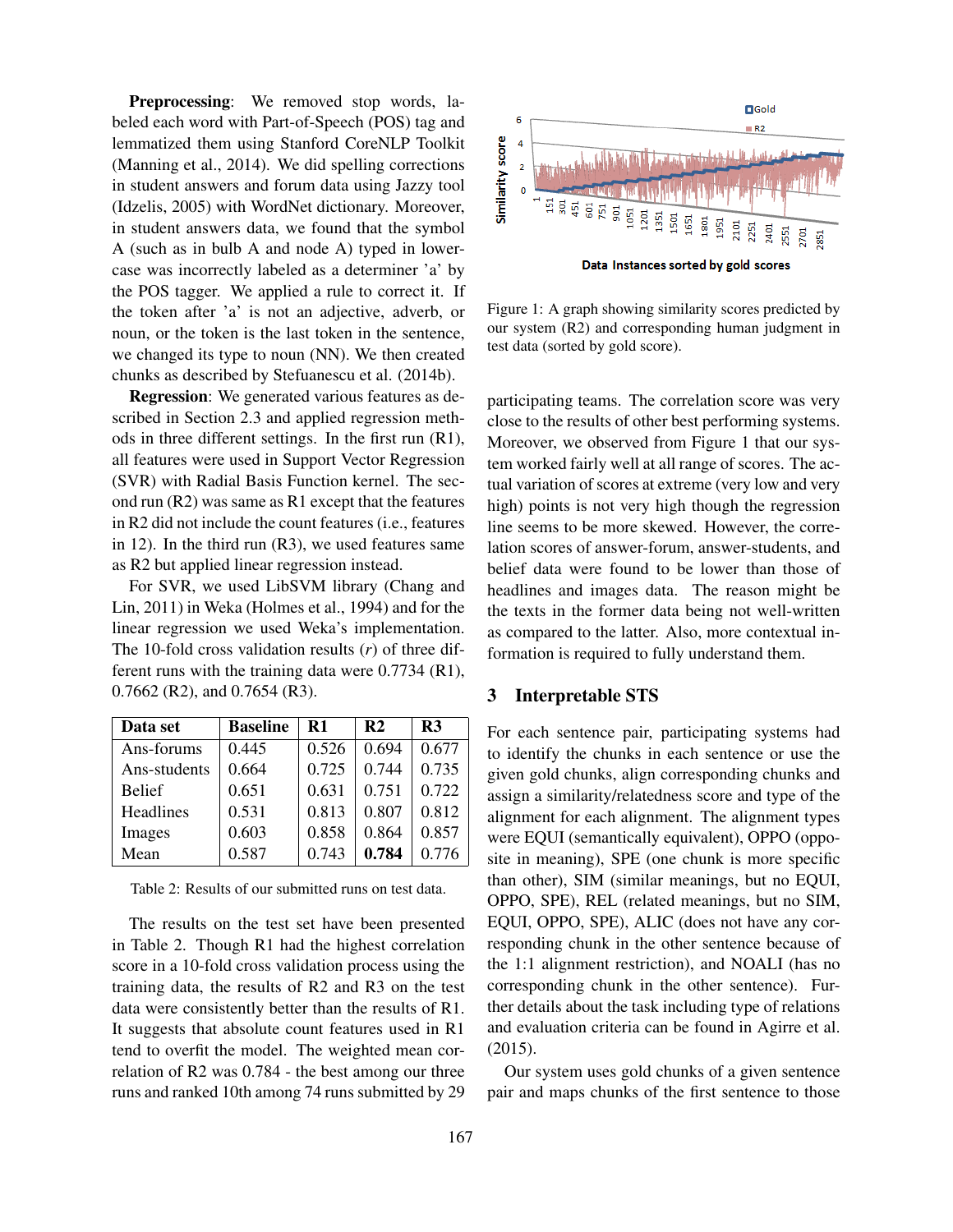from the second by assigning different relations and scores based on a set of rules. The system performs stop word marking, POS tagging, lemmatization, and named-entity recognition in the preprocessing steps. It also uses lookups for synonym, antonym and hypernym relations.

For synonym lookup, we created a strict synonym lookup file using WordNet. Similarly, an antonym lookup file was created by building an antonym set for a given word from its direct antonyms and their synsets. We further constructed another lookup file for strict hypernyms.

## 3.1 Rules

In this section, we describe the rules used for chunk alignments and scoring. The scores given by each rule are highlighted.

Conditions: We define below a number of conditions for a given chunk pair that might be checked before applying a rule.

 $C_1$ : One chunk has a conjunction and other does not  $C_2$ : A content word in a chunk has an antonym in the other chunk

 $C_3$ : A word in either chunk is a NUMERIC entity

 $C_4$ : Both chunks have LOCATION entities

 $C_5$ : Any of the chunks has a DATE/TIME entity

 $C_6$ : Both chunks share at least one content word other than noun

 $C_7$ : Any of the chunks has a conjunction

Next, we define a set of rules for each relation type. For aligning a chunk pair  $(A, B)$ , these rules are applied in order of precedence as NOALIC, EQUI, OPPO, SPE, SIMI, REL, and ALIC. Once a chunk is aligned, it would not be considered for further alignments. Moreover, there is a precedence of rules within each relation type e.g.  $EQ_2$  is applied only if  $EQ_1$  fails and  $EQ_3$  is applied if both  $EQ_1$ and  $EQ<sub>2</sub>$  fail and so on. If a chunk does not get any relation after applying all the rules, a NOALIC relation is assigned. Note that we frequently use  $sim$ - $Mikolov(A, B)$  to refer to the similarity score between the chunks  $A$  and  $B$  using Mikolov word vectors as described in Section 2.2.2.

## 3.1.1 NOALIC Rules

*NO*1: If a chunk to be mapped is a single token and is a punctuation, assign NOALIC.

## 3.1.2 EQUI Rules

EQUI Rules  $EQ_1 - EQ_3$  are applied unconditionally. The rest rules  $(EQ_4 - EQ_5)$  are applied only if none of conditions  $C_1$  -  $C_5$  are satisfied.

 $EQ<sub>1</sub>$  - Both chunks have same tokens (5) - e.g. to compete ⇔ To Compete

 $EQ<sub>2</sub>$  - Both chunks have same content words (5) e.g. in Olympics ⇔ At Olympics

 $EQ<sub>3</sub>$  - All content words match using synonym lookup (5) - e.g. to permit  $\Leftrightarrow$  Allowed

 $EQ_4$ : All content words of a chunk match and unmatched content word(s) of the other chunk are all of proper noun type (5) - e.g. Boeing 787 Dreamliner ⇔ on 787 Dreamliner

 $EQ_5$ : Both chunks have equal number of content words and  $sim - Mikolov(A, B) > 0.6$  (5) - e.g. in Indonesia boat sinking ⇔ in Indonesia boat capsize

## 3.1.3 OPPO Rules

OPPO rules are applied only when none of  $C_3$  and  $C_7$  are satisfied.

 $OP_1$ : A content word in a chunk has an antonym in the other chunk (4) - e.g. in southern Iraq  $\Leftrightarrow$  in northern Iraq

## 3.1.4 SPE Rules

 $SP<sub>1</sub>$ : If chunk A but B has a conjunction and A contains all the content words of B then A is SPE of B (4) - e.g. Angelina Jolie ⇔ Angelina Jolie and the complex truth.

 $SP<sub>2</sub>$ : If chunk A contains all content words of chunk B plus some extra content words that are not verbs, A is a SPE of B or vice-versa. If chunk B has multiple SPEs, then the chunk with the maximum token overlap with B is selected as the SPE of B. (4) - e.g. Blade Runner Pistorius ⇔ Pistorius.

 $SP<sub>3</sub>$ : If chunks A and B contain only one noun each say  $n_1$  and  $n_2$  and  $n_1$  is hypernym of  $n_2$ , B is SPE of A or vice versa (4) - e.g. by a shop  $\Leftrightarrow$  outside a bookstore.

#### 3.1.5 SIMI Rules

 $SI<sub>1</sub>$ : Only the unmatched content word in each chunk is a CD type(3)-e.g. 6.9 magnitude earthquake  $\Leftrightarrow$  5.6 magnitude earthquake

 $SI_2$ : Each chunk has a token of DATE/TIME type (3)- e.g. on Friday  $\Leftrightarrow$  on Wednesday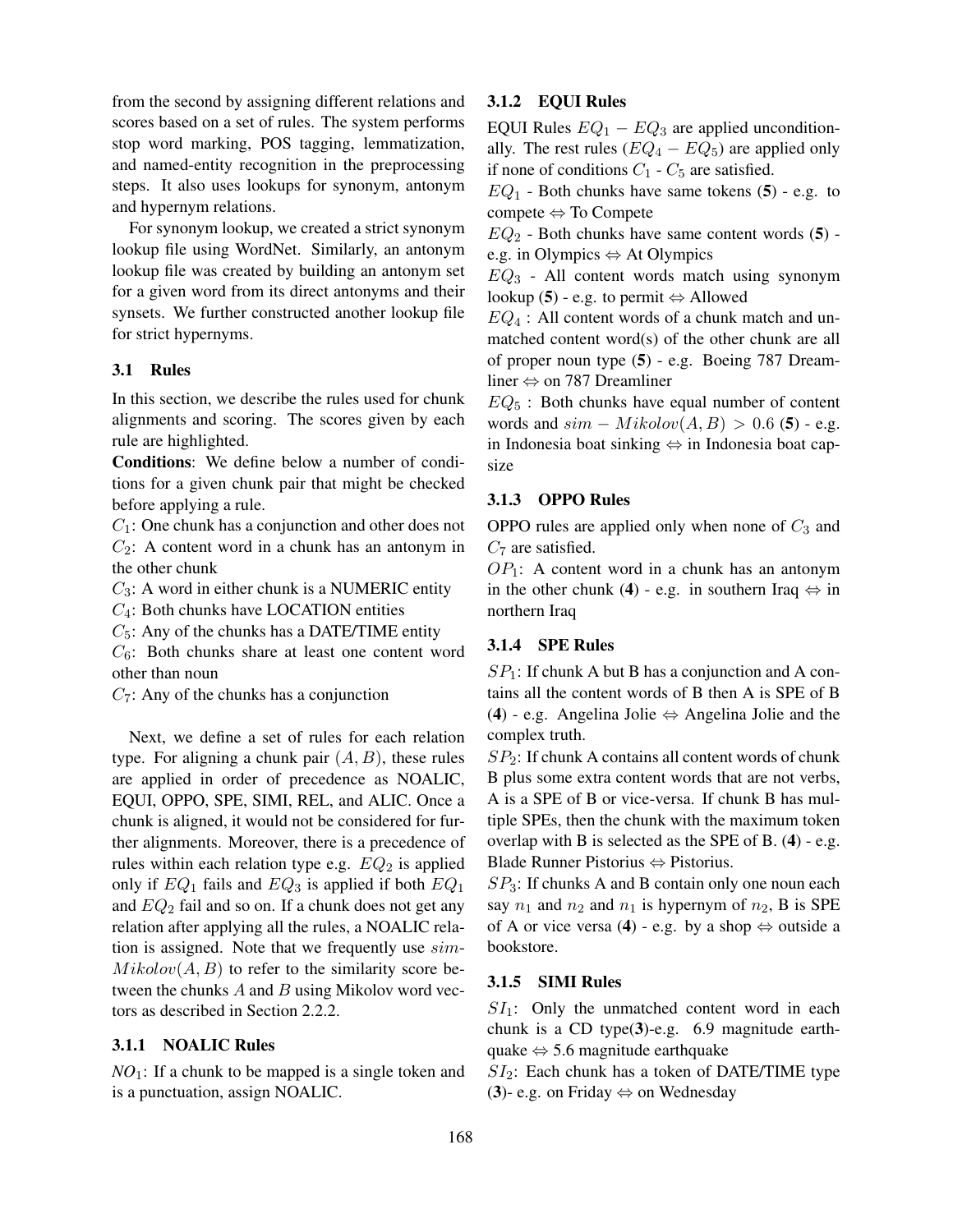|           | Run             | A     | T     | S     | $T + S$ |
|-----------|-----------------|-------|-------|-------|---------|
| Headlines | <b>Baseline</b> | 0.844 | 0.555 | 0.755 | 0.555   |
|           | $R_1$           | 0.898 | 0.654 | 0.826 | 0.638   |
|           | R <sub>2</sub>  | 0.897 | 0.655 | 0.826 | 0.640   |
|           | $R_3$           | 0.897 | 0.666 | 0.815 | 0.642   |
| Images    | <b>Baseline</b> | 0.838 | 0.432 | 0.721 | 0.432   |
|           | $R_1$           | 0.887 | 0.614 | 0.787 | 0.584   |
|           | R <sub>2</sub>  | 0.880 | 0.585 | 0.781 | 0.561   |
|           | R3              | 0.883 | 0.603 | 0.783 | 0.575   |

Table 3:  $F_1$  scores for Images and Headlines. A, T and S refer to Alignment, Type, and Score respectively. The highlighted scores are the best results produced by our system.

 $SI_3$ : Each chunk has a token of LOCATION type (3) - e.g. Syria ⇔ Iraq

 $SI<sub>4</sub>$ : When both chunks share at least one noun then assign 3 if  $sim-Mikolov(A, B) >= 0.4$  and 2 otherwise. - e.g. Nato troops ⇔ NATO strike

 $SI_5$ : This rule is applied only if  $C_6$  is not satisfied. Scores are assigned as : (i) 4 if  $sim-Mikolov(A, B) \in [0.7, 1.0]$  (ii) 3 if sim- $Mikolov(A, B) \in [0.65, 0.7)$  (iii) 2 if sim- $Mikolov(A, B) \in [0.60, 0.65)$ 

## 3.1.6 REL Rules

 $RE<sub>1</sub>$ : If both chunks share at least one content word other than noun then assign REL relation. Scores are assigned as follows : (i) 4 if  $sim-Mikolov(A, B) \in$  $[0.5, 1.0]$  (ii) 3 if  $sim-Mikolov(A, B) \in [0.4, 0.5]$ (iii) 2 otherwise. e.g. to Central African Republic ⇔ in Central African capital

#### 3.1.7 ALIC Rules

 $AL_1$ : If a chunk in a sentence X  $(C_x)$  is not aligned yet but has a chunk in another pair-sentence Y  $(C_y)$  that is already aligned and has sim- $Mikolov(C_x, C_y) >= 0.6$ , assign ALIC relation to  $C_x$  with a score of (0).

#### 3.2 Experiments and Results

We applied above mentioned rules in the training data set by varying thresholds for  $sim-Mikolov$ scores and selected the thresholds that produced the best results in the training data set. Since three runs were allowed to submit, we defined them as follows:  $Run1(R_1)$ : We applied our full set of rules with limited stop words (375 words). However  $EQ_4$  was modified such that it would apply when unmatched content words of the bigger chunk were of noun rather than proper noun type.

 $Run2(R_2)$ : Same as  $R_1$  but with extended stop words (686 words).

 $Run3(R_3)$ : Applied full set of rules with extended stop words.

The results corresponding to our three runs and that of the baseline are presented in Table 3. In Headlines test data, our system outperformed the rest competing submissions in all evaluation metrics (except when alignment type and score were ignored). In Images test data,  $R_1$  was the best in alignment and type metrics. Our submissions were among the top performing submissions for score and type+score metrics.

 $R_3$  performed better among all runs in case of Headlines data in overall. This was chiefly due to modified  $EQ_4$  rule which reduced the number of incorrect EQUI alignments. We also observed that performance of our system was least affected by size of stopword list for Headlines data as both  $R_1$ and  $R_2$  recorded similar  $F_1$ -measures for all evaluation metrics. However,  $R_1$  performed relatively better than  $R_2$  in Images data-particularly in correctly aligning chunk relations. It could be that images are described mostly using common words and thus were filtered by  $R_2$  as stop words.

## 4 Conclusion

In this paper we described our submissions to the Semantic Text Similarity Task in SemEval Shared Task 2015. Our system for the English STS subtask used regression models that combined a wide array of features including semantic similarity scores obtained with various methods. For the Interpretable Similarity subtask, we employed a rule-based approach for aligning chunks in sentence pairs and assigning relations and scores for the alignments. Our systems were among the top performing systems in both subtasks. We intend to publish our systems at http://semanticsimilarity.org.

#### Acknowledgments

This research was partially sponsored by University of Memphis and the Institute for Education Sciences under award R305A100875 to Dr. Vasile Rus.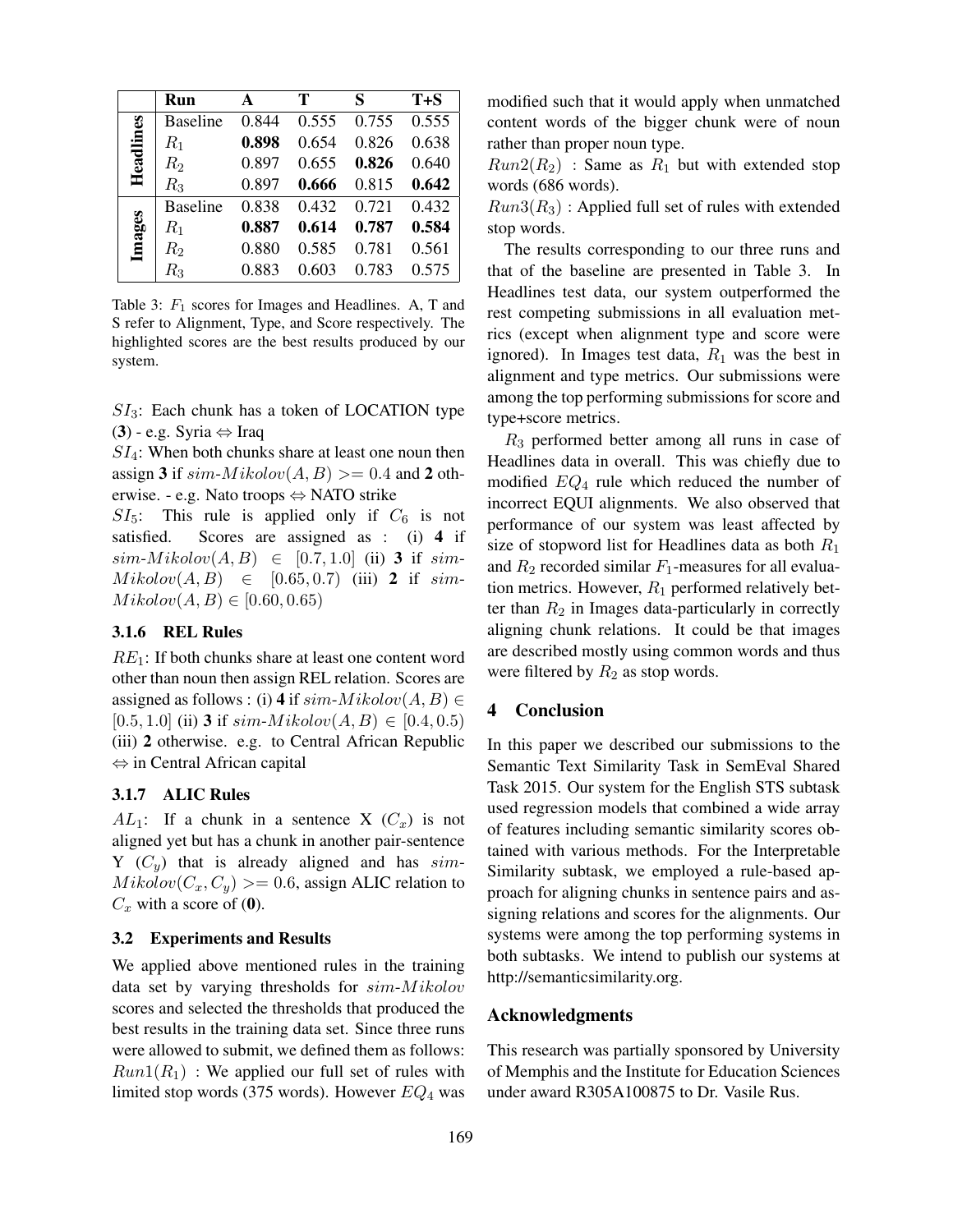### References

- Eneko Agirre, Mona Diab, Daniel Cer, and Aitor Gonzalez-Agirre. 2012. Semeval-2012 task 6: A pilot on semantic textual similarity. In *Proceedings of the First Joint Conference on Lexical and Computational Semantics-Volume 1: Proceedings of the main conference and the shared task, and Volume 2: Proceedings of the Sixth International Workshop on Semantic Evaluation*, pages 385–393. Association for Computational Linguistics.
- Eneko Agirre, Daniel Cer, Mona Diab, Aitor Gonzalez-Agirre, and Weiwei Guo. 2013. sem 2013 shared task: Semantic textual similarity, including a pilot on typedsimilarity. In *In\* SEM 2013: The Second Joint Conference on Lexical and Computational Semantics. Association for Computational Linguistics*. Citeseer.
- Eneko Agirre, Carmen Baneab, Claire Cardiec, Daniel Cerd, Mona Diabe, Aitor Gonzalez-Agirrea, Weiwei Guof, Rada Mihalceab, German Rigaua, and Janyce Wiebeg. 2014. Semeval-2014 task 10: Multilingual semantic textual similarity. *SemEval 2014*, page 81.
- Eneko Agirre, Carmen Banea, Claire Cardie, Daniel Cer, Mona Diab, Aitor Gonzalez-Agirre, Weiwei Guo, Iigo Lopez-Gazpio, Montse Maritxalar, Rada Mihalcea, German Rigau, Larraitz Uria, and Janyce Wiebe. 2015. SemEval-2015 Task 2: Semantic Textual Similarity, English, Spanish and Pilot on Interpretability. In *Proceedings of the 9th International Workshop on Semantic Evaluation (SemEval 2015)*, Denver, CO, June. Association for Computational Linguistics.
- Ramiz M Aliguliyev. 2009. A new sentence similarity measure and sentence based extractive technique for automatic text summarization. *Expert Systems with Applications*, 36(4):7764–7772.
- Satanjeev Banerjee and Ted Pedersen. 2003. Extended gloss overlaps as a measure of semantic relatedness. In *IJCAI*, volume 3, pages 805–810.
- Rajendra Banjade, Nabin Maharjan, Nobal B. Niraula, Vasile Rus, and Dipesh Gautam. 2015. Lemon and tea are not similar: Measuring word-to-word similarity combining different methods. In *Proceedings of the 16th International Conference on Intelligent Text Processing and Computational Linguistics*, pages 335– 346.
- Chris Brockett. 2007. Aligning the rte 2006 corpus. *Microsoft Research*.
- Chih-Chung Chang and Chih-Jen Lin. 2011. Libsvm: a library for support vector machines. *ACM Transactions on Intelligent Systems and Technology (TIST)*, 2(3):27.
- Bill Dolan, Chris Quirk, and Chris Brockett. 2004. Unsupervised construction of large paraphrase corpora: Exploiting massively parallel news sources. In

*Proceedings of the 20th international conference on Computational Linguistics*, page 350. Association for Computational Linguistics.

- Christiane Fellbaum. 1998. *WordNet*. Wiley Online Library.
- Graeme Hirst and David St-Onge. 1998. Lexical chains as representations of context for the detection and correction of malapropisms. *WordNet: An electronic lexical database*, 305:305–332.
- Geoffrey Holmes, Andrew Donkin, and Ian H Witten. 1994. Weka: A machine learning workbench. In *Intelligent Information Systems, 1994. Proceedings of the 1994 Second Australian and New Zealand Conference on*, pages 357–361. IEEE.
- Mindaugas Idzelis. 2005. Jazzy: The java open source spell checker.
- Jay J Jiang and David W Conrath. 1997. Semantic similarity based on corpus statistics and lexical taxonomy. *arXiv preprint cmp-lg/9709008*.
- Harold W Kuhn. 1955. The hungarian method for the assignment problem. *Naval research logistics quarterly*, 2(1-2):83–97.
- Thomas K Landauer, Danielle S McNamara, Simon Dennis, and Walter Kintsch. 2007. *Handbook of latent semantic analysis*. Psychology Press.
- Claudia Leacock and Martin Chodorow. 1998. Combining local context and wordnet similarity for word sense identification. *WordNet: An electronic lexical database*, 49(2):265–283.
- Dekang Lin. 1998. An information-theoretic definition of similarity. In *ICML*, volume 98, pages 296–304.
- Christopher D Manning, Mihai Surdeanu, John Bauer, Jenny Finkel, Steven J Bethard, and David McClosky. 2014. The stanford corenlp natural language processing toolkit. In *Proceedings of 52nd Annual Meeting of the Association for Computational Linguistics: System Demonstrations*, pages 55–60.
- Tomas Mikolov, Ilya Sutskever, Kai Chen, Greg S Corrado, and Jeff Dean. 2013. Distributed representations of words and phrases and their compositionality. In *Advances in Neural Information Processing Systems*, pages 3111–3119.
- Nobal B. Niraula, Rajendra Banjade, Dan Ştefănescu, and Vasile Rus. 2013. Experiments with semantic similarity measures based on lda and lsa. In *Statistical Language and Speech Processing*, pages 188–199. Springer.
- Kishore Papineni, Salim Roukos, Todd Ward, and Wei-Jing Zhu. 2002. Bleu: a method for automatic evaluation of machine translation. In *Proceedings of the 40th annual meeting on association for computational linguistics*, pages 311–318. Association for Computational Linguistics.